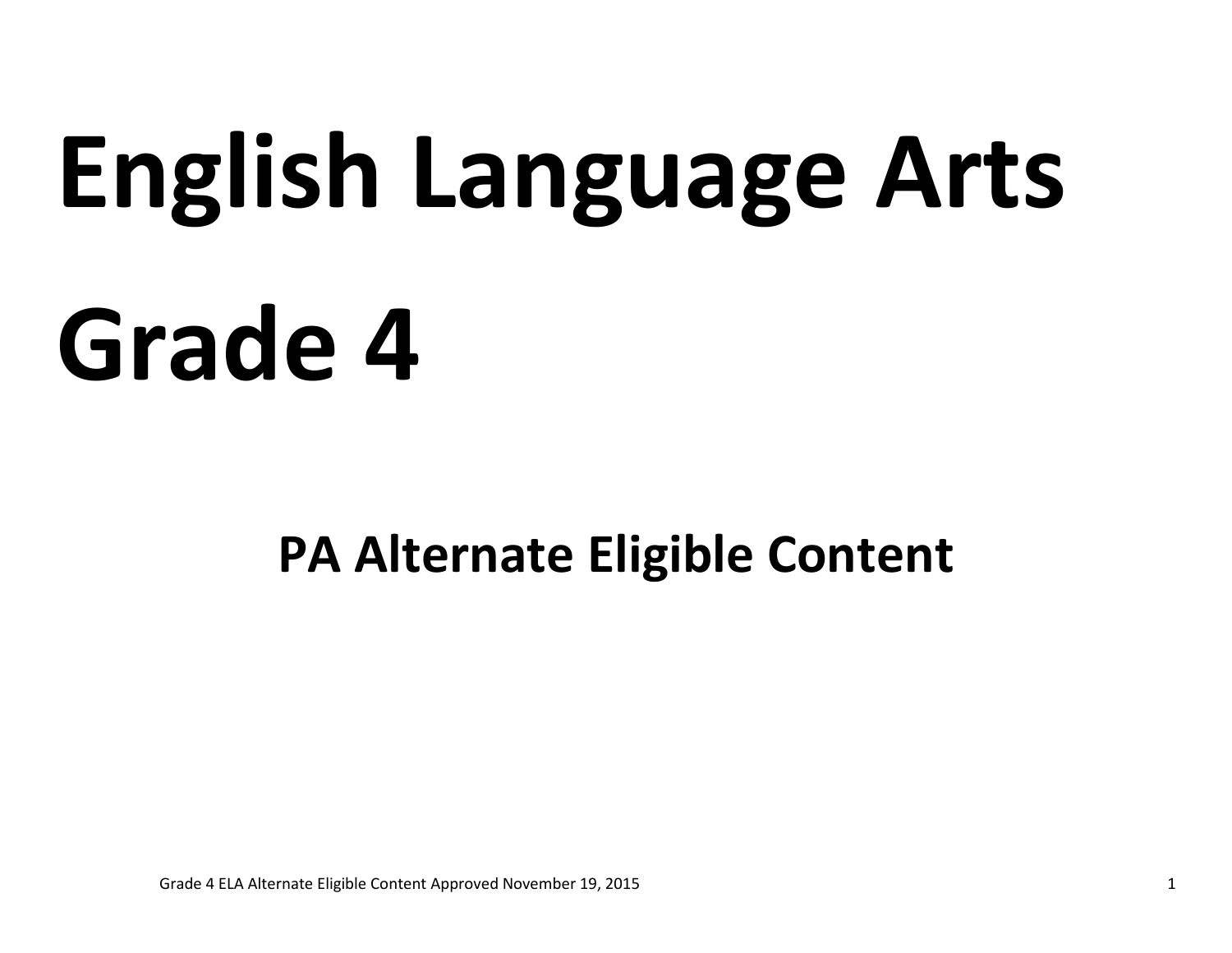#### **PA Core Standards:**

CC.1.3.4.A Determine a theme of a text from details in the text; summarize the text.

CC.1.3.4.B Cite relevant details from the text to support what the text says explicitly and make inferences.

CC.1.3.4.C Describe in depth a character, setting, or event in a story or drama, drawing on specific details in the text.

#### **Assessment Anchor**

E04.A-K.1 Key Ideas and Details

| <b>DESCRIPTOR</b>                                                      | <b>ELIGIBLE CONTENT</b>                                                                                                                                                                           | <b>Alternate Eligible</b><br><b>Content Code</b> | <b>ALTERNATE ELIGIBLE CONTENT</b>                                                                     |
|------------------------------------------------------------------------|---------------------------------------------------------------------------------------------------------------------------------------------------------------------------------------------------|--------------------------------------------------|-------------------------------------------------------------------------------------------------------|
| E04.A-K.1.1                                                            | E04.A-K.1.1.1<br>Refer to details and examples in a text when explaining<br>what the text explicitly says and when drawing<br>inferences from the text.                                           | E04AK1.1.1a                                      | Answer a literal question about a text                                                                |
| Demonstrate understanding of<br>key ideas and details in<br>literature |                                                                                                                                                                                                   | E04AK1.1.1b                                      | Answer an inferential question about a<br>text                                                        |
|                                                                        |                                                                                                                                                                                                   | E04AK1.1.1c                                      | Identify details from the text to support<br>answers to literal or inferential<br>questions           |
|                                                                        | E04.A-K.1.1.2<br>Determine a theme of a story, drama, or poem from<br>details in the text; summarize the text.                                                                                    | E04AK1.1.2a                                      | Identify the theme/central message of<br>a text                                                       |
|                                                                        |                                                                                                                                                                                                   | E04AK1.1.2b                                      | <b>Summarize the text</b>                                                                             |
|                                                                        | E04.A-K.1.1.3<br>Describe in depth a character, setting, or event in a<br>story, drama, or poem, drawing on specific details in<br>the text (e.g., a character's thoughts, words, or<br>actions). | E04AK1.1.3a                                      | Identify details from the text to answer<br>questions related to the characters,<br>setting or events |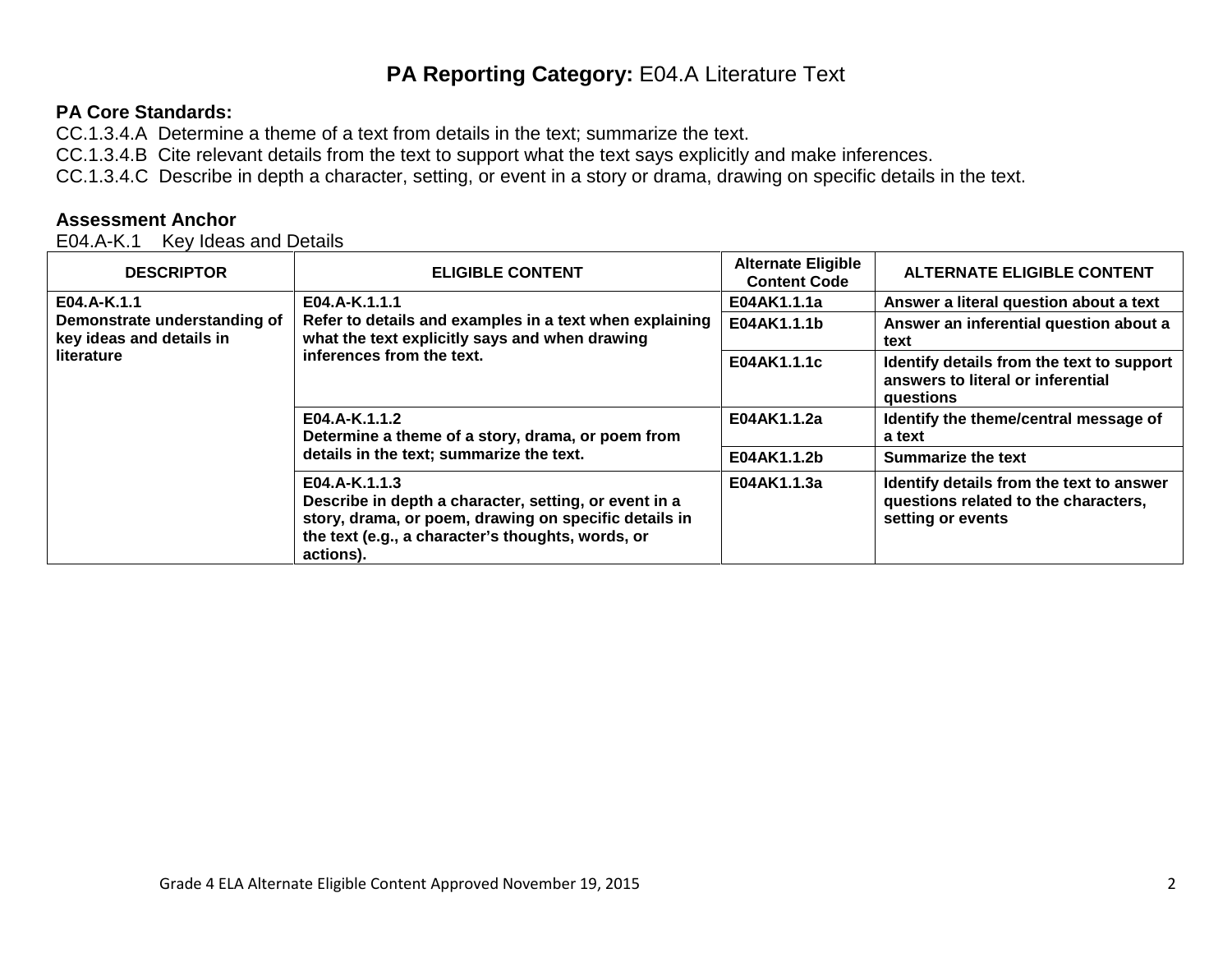# **PA Core Standards:**

CC.1.3.4.D Compare and contrast an event or topic told from two different points of view.

# **Assessment Anchor**

E04.A-C.2 Craft and Structure

| <b>DESCRIPTOR</b>                                                                    | <b>ELIGIBLE CONTENT</b>                                                                                                                                                                                                                                                                 | <b>Alternate Eligible</b><br><b>Content Code</b> | <b>ALTERNATE ELIGIBLE CONTENT</b>                     |
|--------------------------------------------------------------------------------------|-----------------------------------------------------------------------------------------------------------------------------------------------------------------------------------------------------------------------------------------------------------------------------------------|--------------------------------------------------|-------------------------------------------------------|
| E04.A-C.2.1<br>Demonstrate understanding of<br>craft and structure in<br>literature. | E04.A-C.2.1.1<br>Compare and contrast the point of view from which<br>different stories are narrated, including the difference<br>between first- and third-person narrations.<br>Note: "Stories" means narration of events told through<br>the text types of stories, dramas, or poems. | E04AC2.1.1a                                      | Identify who told the story in two<br>different texts |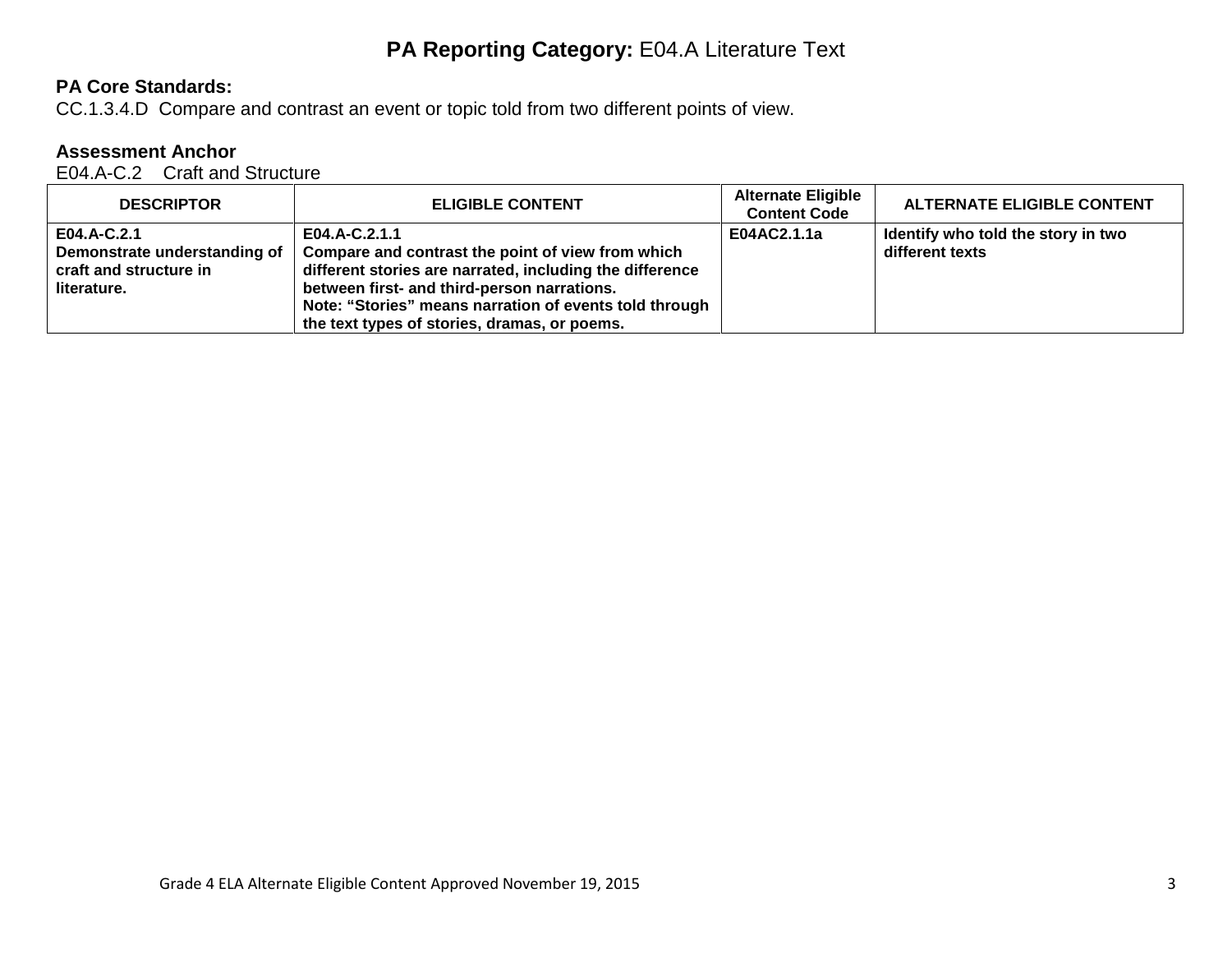# **PA Core Standards:**

CC.1.3.4.H Compare and contrast similar themes, topics, and patterns of events in literature, including texts from different cultures.

# **Assessment Anchor**

E04.A-C.3 Integration of Knowledge and Ideas

| <b>DESCRIPTOR</b>                                                                                  | <b>ELIGIBLE CONTENT</b>                                                                                                                                                                                                                                                                                                                                 | <b>Alternate Eligible</b><br><b>Content Code</b> | <b>ALTERNATE ELIGIBLE CONTENT</b>                                                   |
|----------------------------------------------------------------------------------------------------|---------------------------------------------------------------------------------------------------------------------------------------------------------------------------------------------------------------------------------------------------------------------------------------------------------------------------------------------------------|--------------------------------------------------|-------------------------------------------------------------------------------------|
| E04.A-C.3.1<br>Demonstrate understanding of<br>connections within, between,<br>and/or among texts. | E04.A-C.3.1.1<br>Compare and contrast the treatment of similar themes<br>and topics (e.g., opposition of good and evil) and<br>patterns of events (e.g., the quest) in stories, myths,<br>and traditional literature from different cultures.<br>Note: "Stories" means narration of events told through<br>the text types of stories, dramas, or poems. | E04AC3.1.1a                                      | Identify similarities or differences<br>between 2 pieces of text about one<br>topic |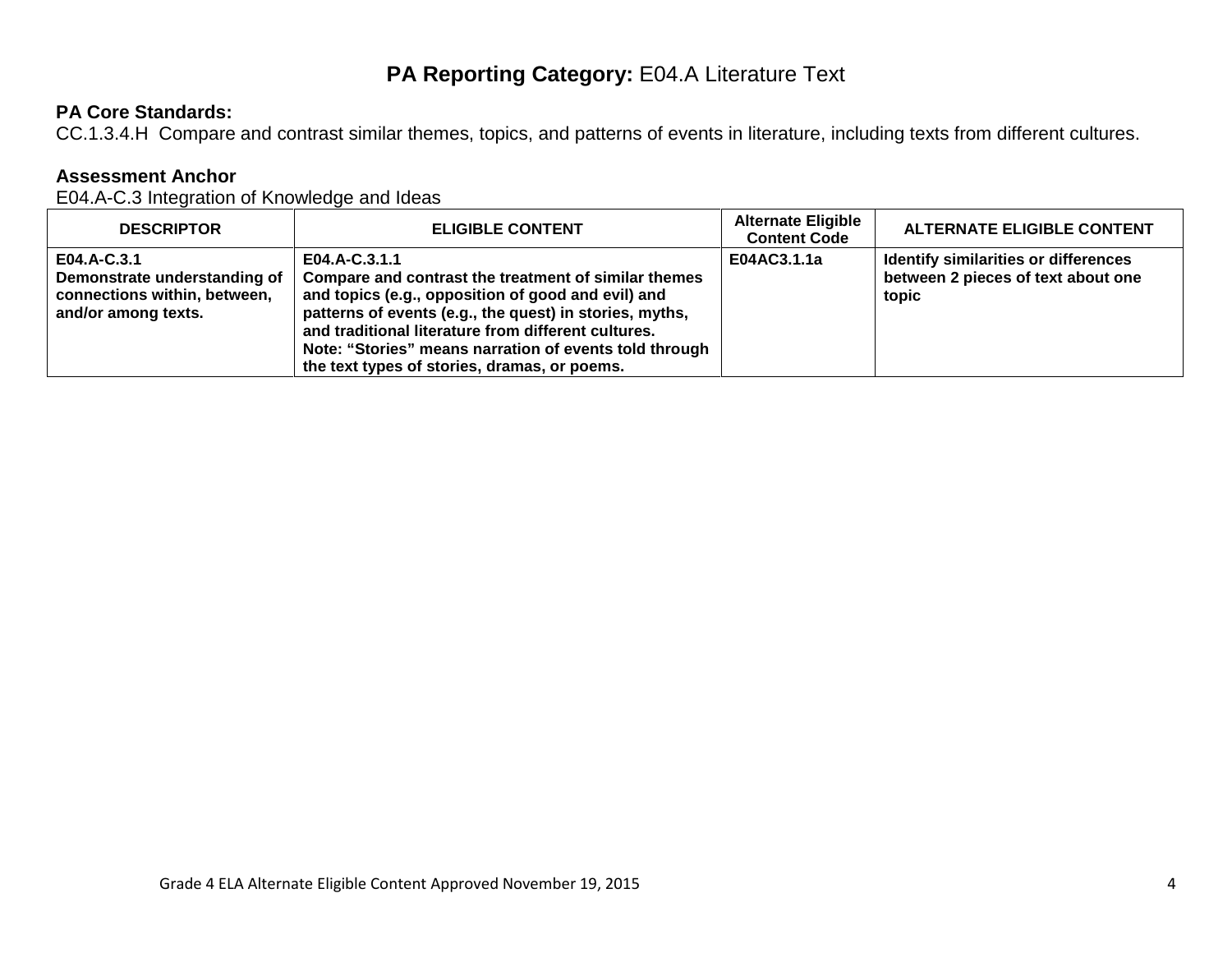#### **PA Core Standards:**

- CC.1.3.4.F Determine the meaning of words and phrases as they are used in grade-level text, including figurative language.
- CC.1.3.4.I Determine or clarify the meaning of unknown and multiple-meaning words and phrases based on grade- level reading and content, choosing flexibly from a range of strategies and tools.
- CC.1.3.4.J Acquire and use accurately grade-appropriate conversational, general academic, and domain-specific words and phrases, including those that signal precise actions, emotions, or states of being and that are basic to a particular topic.

#### **Assessment Anchor**

E04.A-V.4 Vocabulary Acquisition and Use

| <b>DESCRIPTOR</b>                                                                                                                                                                                                                                                                                                                                                                                                                                                                                                                                                                                                                                               | <b>ELIGIBLE CONTENT</b>                                                                                                                                                                                                                        | <b>Alternate Eligible</b><br><b>Content Code</b>                                  | <b>ALTERNATE ELIGIBLE CONTENT</b>                              |
|-----------------------------------------------------------------------------------------------------------------------------------------------------------------------------------------------------------------------------------------------------------------------------------------------------------------------------------------------------------------------------------------------------------------------------------------------------------------------------------------------------------------------------------------------------------------------------------------------------------------------------------------------------------------|------------------------------------------------------------------------------------------------------------------------------------------------------------------------------------------------------------------------------------------------|-----------------------------------------------------------------------------------|----------------------------------------------------------------|
| E04.A-V.4.1.1<br>E04.A-V.4.1<br>Demonstrate understanding of<br>Determine or clarify the meaning of unknown and<br>vocabulary and figurative<br>multiple-meaning words and phrases based on grade 4<br>reading and content, choosing flexibly from a range of<br>language in literature.<br>strategies.<br>a. Use context (e.g., definitions, examples, or<br>restatements in text) as a clue to the meaning of<br>a word or phrase, including words or phrases<br>that allude to significant characters found in<br>literature (e.g., Herculean effort).<br>b. Use common, grade-appropriate Greek and Latin<br>affixes and roots as clues to the meaning of a | E04AV4.1.1a                                                                                                                                                                                                                                    | Use context to determine the meaning<br>of an unknown or multiple meaning<br>word |                                                                |
|                                                                                                                                                                                                                                                                                                                                                                                                                                                                                                                                                                                                                                                                 | word (e.g., telegraph, photograph, autograph).                                                                                                                                                                                                 | E04AV4.1.1b                                                                       | Use a root word or affix to determine<br>the meaning of a word |
|                                                                                                                                                                                                                                                                                                                                                                                                                                                                                                                                                                                                                                                                 | E04.A-V.4.1.2<br>Demonstrate understanding of figurative language,<br>word relationships, and nuances in word meanings.                                                                                                                        | E04AV4.1.2a                                                                       | Identify the nonliteral meaning of<br>words or phrases         |
|                                                                                                                                                                                                                                                                                                                                                                                                                                                                                                                                                                                                                                                                 | a. Explain the meaning of similes and metaphors in<br>context.<br>b. Recognize and explain the meaning of common<br>idioms, adages, and proverbs.<br>c. Demonstrate understanding of words by relating<br>them to their antonyms and synonyms. | E04AV4.1.2b                                                                       | Use relationships between words to<br>aid comprehension        |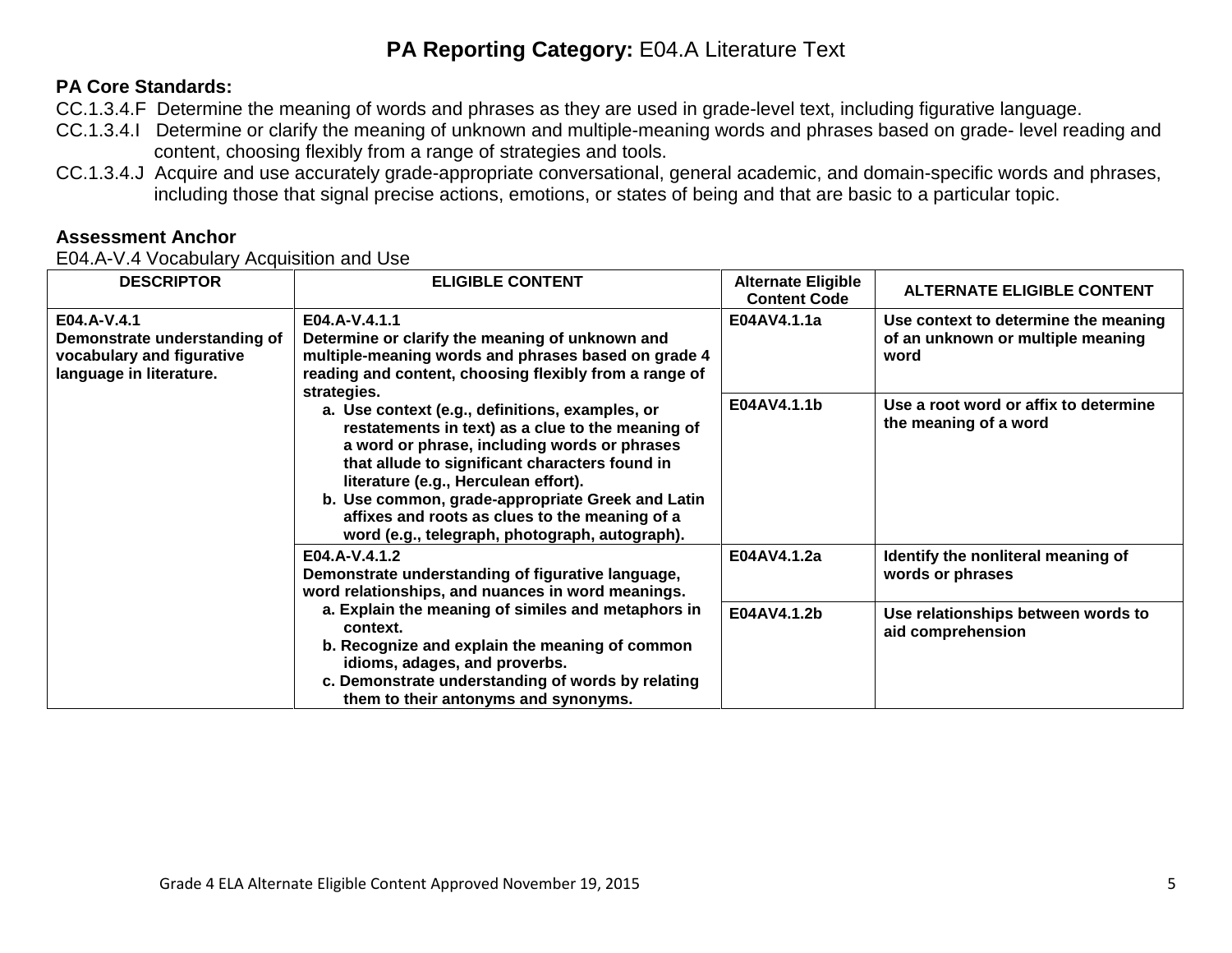# **PA Core Standards:**

CC.1.2.4.A Determine the main idea of a text and explain how it is supported by key details; summarize the text.

CC.1.2.4.B Refer to details and examples in text to support what the text says explicitly and make inferences.

CC.1.2.4.C Explain events, procedures, ideas, or concepts in a text, including what happened and why, based on specific information in the text.

#### **Assessment Anchor**

E04.B-K.1 Key Ideas and Details

| <b>DESCRIPTOR</b>                                                                | <b>ELIGIBLE CONTENT</b>                                                                                                                                                                                     | <b>Alternate Eligible</b><br><b>Content Code</b> | <b>ALTERNATE ELIGIBLE CONTENT</b>                                                                            |
|----------------------------------------------------------------------------------|-------------------------------------------------------------------------------------------------------------------------------------------------------------------------------------------------------------|--------------------------------------------------|--------------------------------------------------------------------------------------------------------------|
| E04.B-K.1.1                                                                      | E04.B-K.1.1.1<br>Refer to details and examples in a text when explaining<br>what the text says explicitly and when drawing<br>inferences from the text.                                                     | E04BK1.1.1a                                      | Answer a literal question about a text                                                                       |
| Demonstrate understanding of<br>key ideas and details in<br>informational texts. |                                                                                                                                                                                                             | E04BK1.1.1b                                      | Answer an inferential question about a<br>text                                                               |
|                                                                                  |                                                                                                                                                                                                             | E04BK1.1.1c                                      | Identify details from the text to support<br>answers to literal or inferential<br>questions                  |
|                                                                                  | E04.B-K.1.1.2<br>Determine the main idea of a text and explain how it is<br>supported by key details; summarize the text.                                                                                   | E04BK1.1.2a                                      | Identify the main idea/central idea of a<br>text                                                             |
|                                                                                  |                                                                                                                                                                                                             | E04BK1.1.2b                                      | <b>Summarize the text</b>                                                                                    |
|                                                                                  | E04.B-K.1.1.3<br>Explain events, procedures, ideas, steps, or concepts<br>in a historical, scientific, or technical text, including<br>what happened and why, based on specific information<br>in the text. | E04BK1.1.3a                                      | Identify details from the text to answer<br>questions about events, procedures,<br>ideas, steps, or concepts |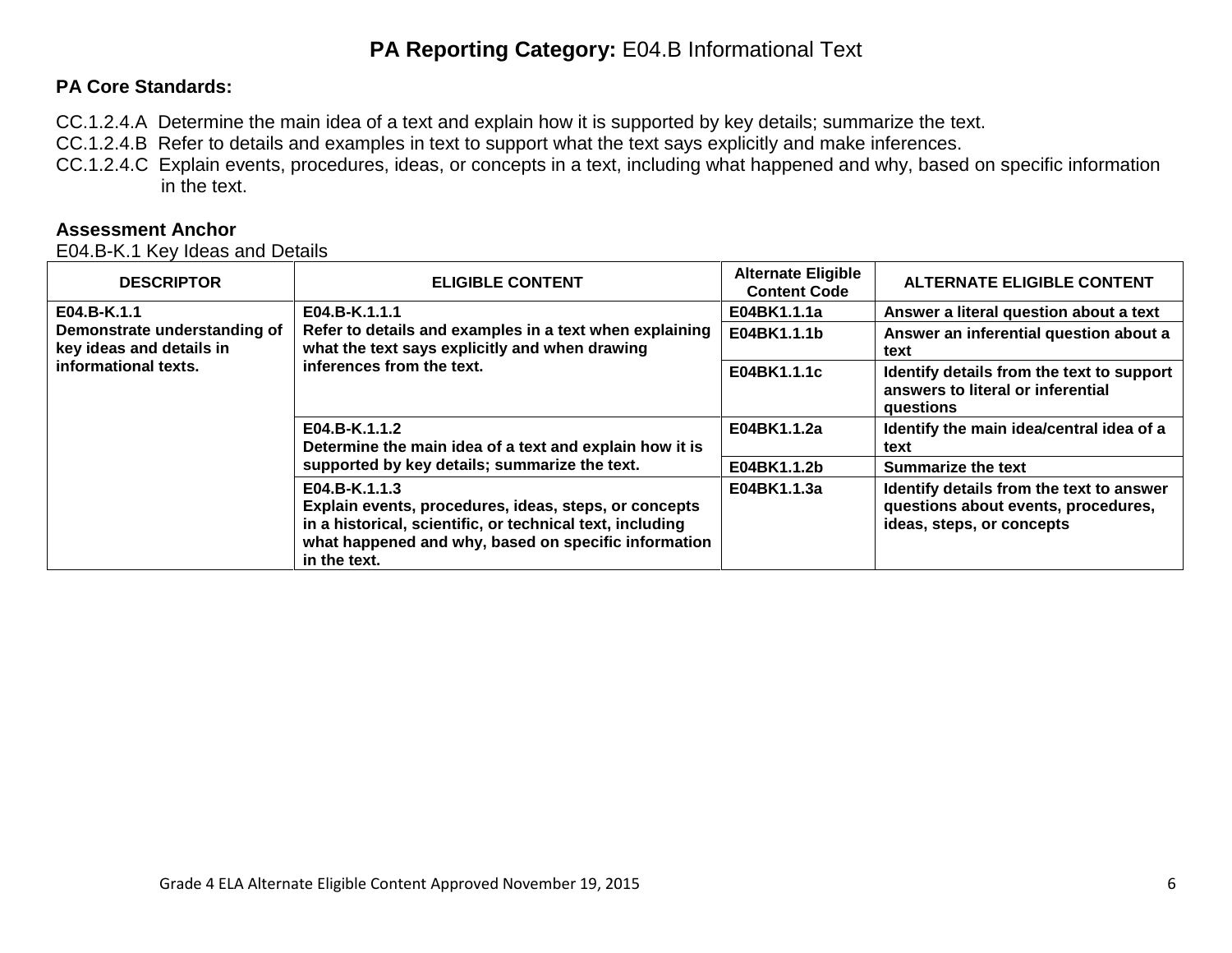# **PA Core Standards:**

CC.1.2.4.D Compare and contrast an event or topic told from two different points of view.

CC.1.2.4.E Use text structure to interpret information (e.g., chronology, comparison, cause/effect, problem/solution).

#### **Assessment Anchor**

E04.B-C.2 Craft and Structure

| <b>DESCRIPTOR</b>                                                                             | <b>ELIGIBLE CONTENT</b>                                                                                                                                                                                             | <b>Alternate Eligible</b><br><b>Content Code</b> | <b>ALTERNATE ELIGIBLE CONTENT</b>                                 |
|-----------------------------------------------------------------------------------------------|---------------------------------------------------------------------------------------------------------------------------------------------------------------------------------------------------------------------|--------------------------------------------------|-------------------------------------------------------------------|
| E04.B-C.2.1<br>Demonstrate understanding of<br>craft and structure in<br>informational texts. | $E04.B-C.2.1.1$<br>Compare and contrast a firsthand and secondhand<br>account of the same event or topic; describe the<br>differences in focus and the information provided.                                        | E04BC2.1.1a                                      | Identify two points-of-view about one<br>event or topic in a text |
|                                                                                               | $E04.B-C.2.1.2$<br>Describe the overall structure (e.g., chronology,<br>comparison, cause/effect, problem/solution) of events,<br>ideas, concepts, or information and text features in a<br>text or part of a text. | E04BC2.1.2a                                      | Identify the text structure or text<br>features in a text         |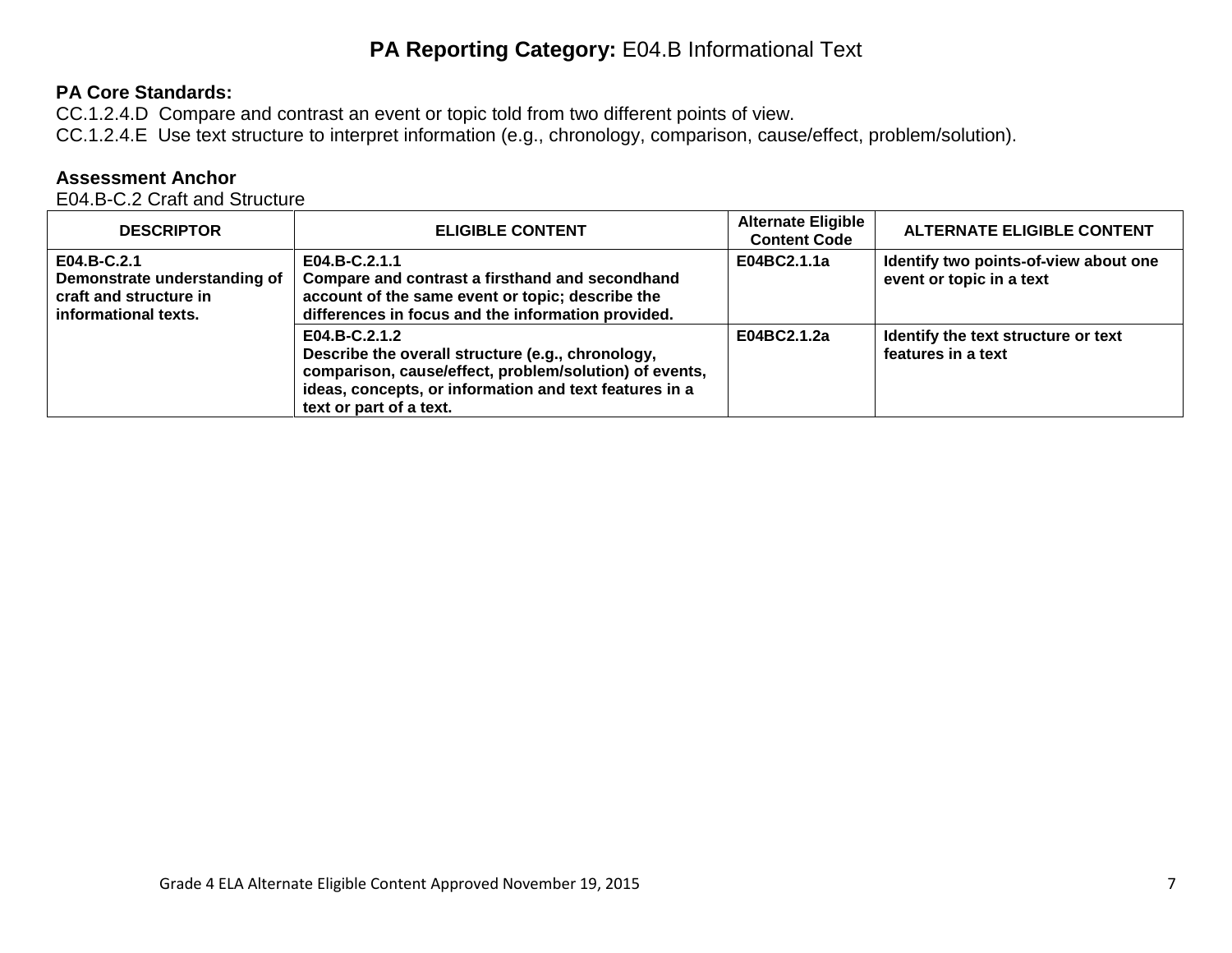# **PA Core Standards:**

- CC.1.2.4.G Interpret various presentations of information within a text or digital source and explain how the information contributes to an understanding of text in which it appears.
- CC.1.2.4.H Explain how an author uses reasons and evidence to support particular points in a text.
- CC.1.2.4.I Integrate information from two texts on the same topic to demonstrate understanding of that topic.

### **Assessment Anchor**

E03.B-C.3 Integration of Knowledge and Ideas

| <b>DESCRIPTOR</b>                                                                                                   | <b>ELIGIBLE CONTENT</b>                                                                                                                                                       | <b>Alternate Eligible</b><br><b>Content Code</b> | <b>ALTERNATE ELIGIBLE CONTENT</b>                                                              |
|---------------------------------------------------------------------------------------------------------------------|-------------------------------------------------------------------------------------------------------------------------------------------------------------------------------|--------------------------------------------------|------------------------------------------------------------------------------------------------|
| E04.B-C.3.1<br>Demonstrate understanding<br>of connections within,<br>between, and/or among<br>informational texts. | E04.B-C.3.1.1<br>Explain how an author uses reasons and evidence to<br>support particular points in a text.                                                                   | E04BC3.1.1a                                      | Identify a piece of evidence that an<br>author uses to support a specific point<br>in the text |
|                                                                                                                     | $E04.B-C.3.1.2$<br>Integrate information from two texts on the same topic in<br>order to demonstrate subject knowledge.                                                       | E04BC3.1.2a                                      | Combine information from 2 pieces of<br>text on the same topic                                 |
|                                                                                                                     | E04.B-C.3.1.3<br>Interpret text features (e.g., headings, graphics, charts,<br>timelines, diagrams) and/or make connections between<br>text and the content of text features. |                                                  |                                                                                                |